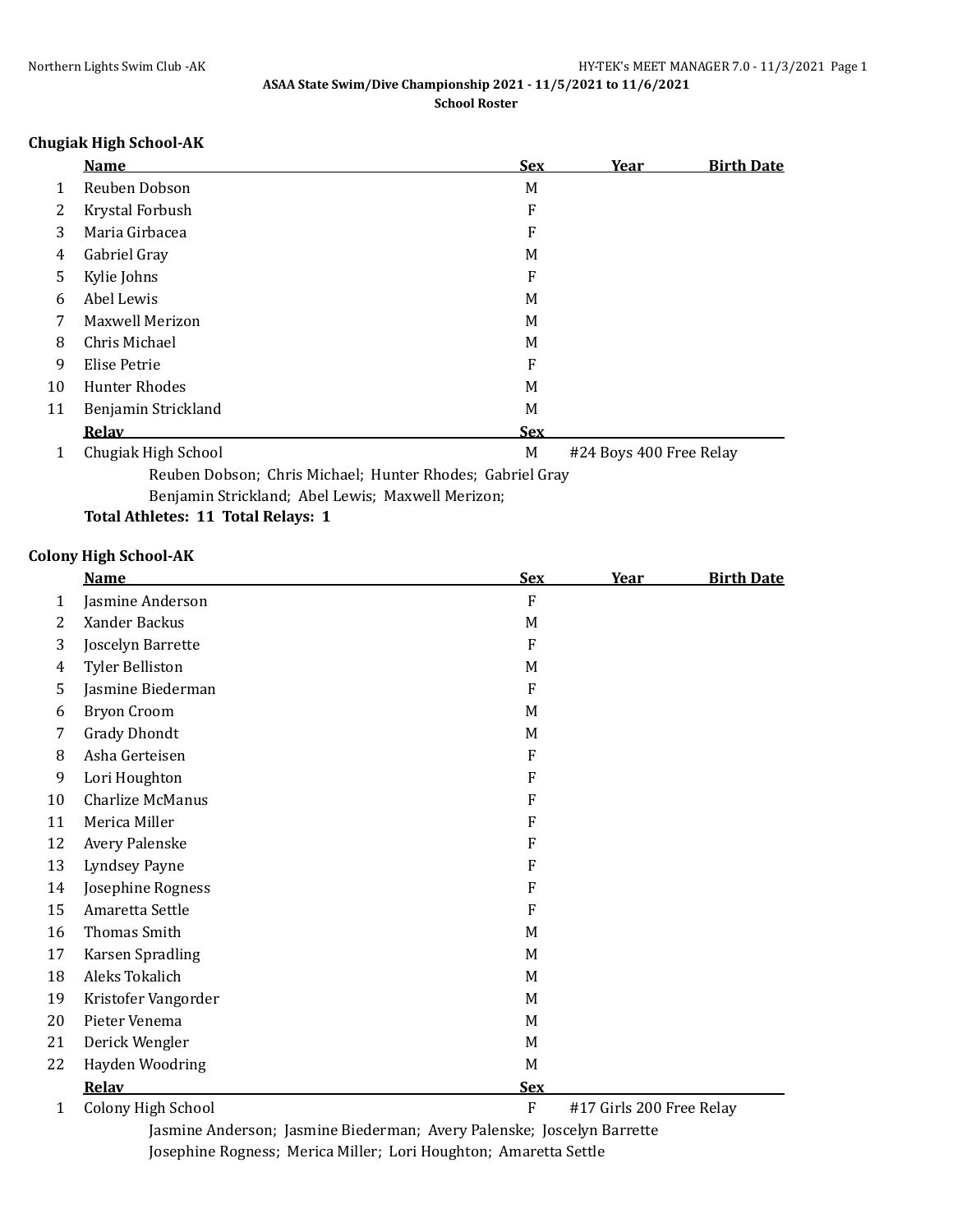**ASAA State Swim/Dive Championship 2021 - 11/5/2021 to 11/6/2021**

#### **School Roster**

## **Colony High School-AK**

|   | <b>Relay</b>                                                           | <b>Sex</b>                                                   |                           |  |  |  |
|---|------------------------------------------------------------------------|--------------------------------------------------------------|---------------------------|--|--|--|
|   | Colony High School                                                     | F                                                            | #23 Girls 400 Free Relay  |  |  |  |
|   | Merica Miller; Josephine Rogness; Lori Houghton; Jasmine Biederman     |                                                              |                           |  |  |  |
|   | Joscelyn Barrette; Jasmine Anderson; Avery Palenske; Amaretta Settle   |                                                              |                           |  |  |  |
|   | Colony High School                                                     | F                                                            | #1 Girls 200 Medley Relay |  |  |  |
|   | Josephine Rogness; Jasmine Anderson; Avery Palenske; Joscelyn Barrette |                                                              |                           |  |  |  |
|   | Merica Miller; Jasmine Biederman; Lori Houghton; Amaretta Settle       |                                                              |                           |  |  |  |
| 4 | Colony High School                                                     | М                                                            | #18 Boys 200 Free Relay   |  |  |  |
|   | Derick Wengler; Pieter Venema; Hayden Woodring; Kristofer Vangorder    |                                                              |                           |  |  |  |
|   |                                                                        | Aleks Tokalich; Thomas Smith; Karsen Spradling; Grady Dhondt |                           |  |  |  |
|   | Total Athletes: 22 Total Relays: 4                                     |                                                              |                           |  |  |  |

### **Craig High School-AK**

|   | <b>Name</b>        | <u>Sex</u> | <u>Year</u>              | <b>Birth Date</b> |
|---|--------------------|------------|--------------------------|-------------------|
|   | Ada Creighton      | F          | <b>FR</b>                |                   |
| 2 | Ethan Dill         | M          | <b>SR</b>                |                   |
| 3 | Manami Lehman      | F          | SO.                      |                   |
| 4 | Elias Mank         | M          | SO.                      |                   |
| 5 | <b>Wesley Mank</b> | M          | <b>FR</b>                |                   |
| 6 | Grant Maygren      | M          | <b>FR</b>                |                   |
|   | Taiya Wells        | F          | <b>FR</b>                |                   |
|   | <b>Relav</b>       | <b>Sex</b> |                          |                   |
|   | Craig High School  | M          | #2 Boys 200 Medley Relay |                   |

Wesley Mank; Grant Maygren; Ethan Dill; Elias Mank **Total Athletes: 7 Total Relays: 1**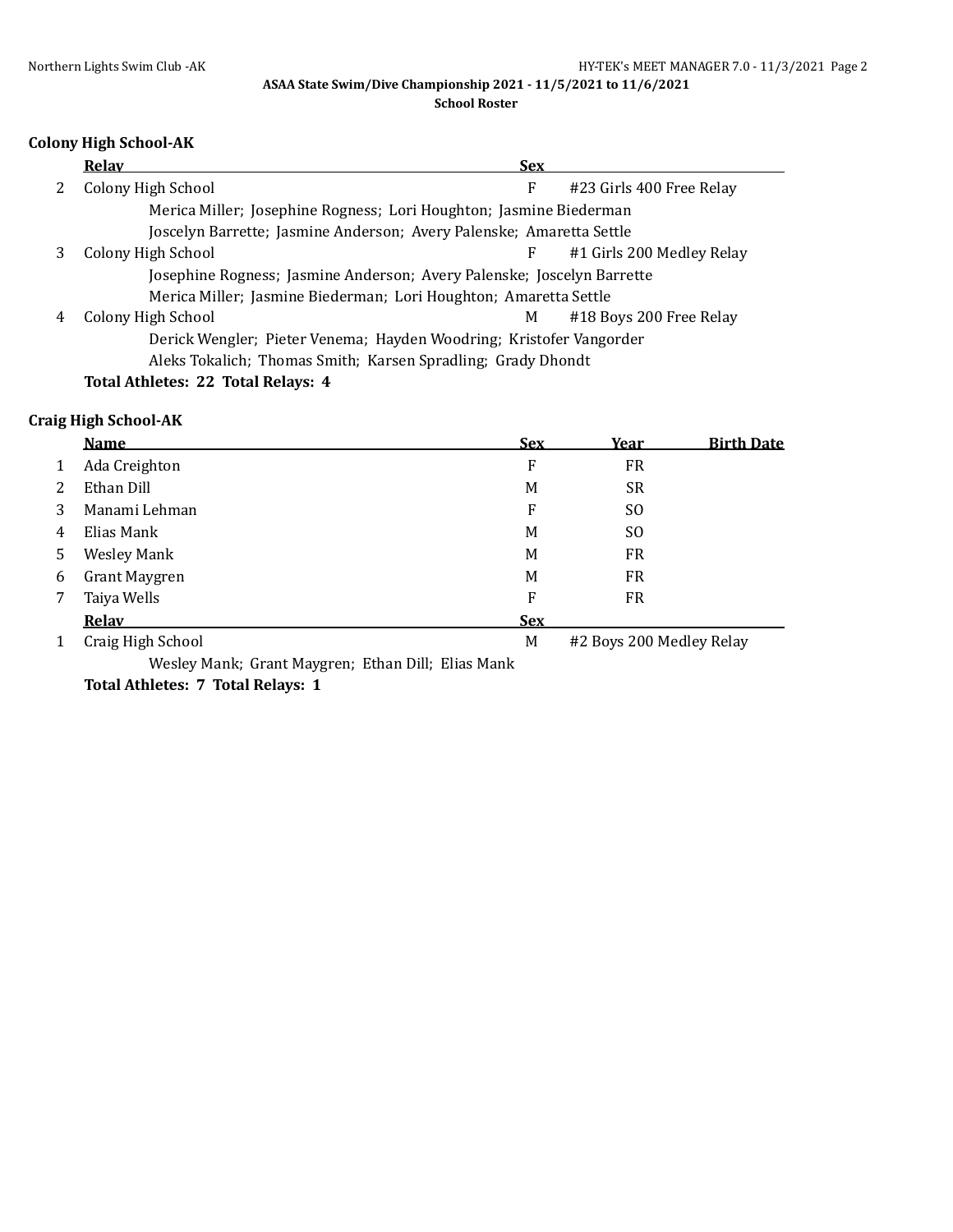# **Dimond High School**

|              | <b>Name</b>                                                                                     | <b>Sex</b>                | <u>Year</u>               | <b>Birth Date</b> |
|--------------|-------------------------------------------------------------------------------------------------|---------------------------|---------------------------|-------------------|
| 1            | Paige Antrobus                                                                                  | ${\bf F}$                 |                           |                   |
| 2            | Emma Beltzer                                                                                    | $\boldsymbol{\mathrm{F}}$ |                           |                   |
| 3            | <b>Andrew Billings</b>                                                                          | M                         |                           |                   |
| 4            | Roman Billings                                                                                  | M                         |                           |                   |
| 5            | Isabelle Borke                                                                                  | F                         |                           |                   |
| 6            | Hannah Boyce                                                                                    | F                         |                           |                   |
| 7            | Paul Cvancara                                                                                   | M                         |                           |                   |
| 8            | <b>Brooke Dittlinger</b>                                                                        | F                         |                           |                   |
| 9            | Khalil Edais                                                                                    | M                         |                           |                   |
| 10           | Leena Edais                                                                                     | F                         |                           |                   |
| 11           | Kieran Erwin                                                                                    | M                         |                           |                   |
| 12           | Luke Hoen                                                                                       | M                         |                           |                   |
| 13           | Dreamer Kowatch                                                                                 | F                         |                           |                   |
| 14           | Ernest Kvidera                                                                                  | M                         |                           |                   |
| 15           | William McKinley                                                                                | M                         |                           |                   |
| 16           | Kenneth Octuk                                                                                   | M                         |                           |                   |
| 17           | Mia Sperbeck                                                                                    | F                         |                           |                   |
| 18           | Jonathan Szymanski                                                                              | M                         |                           |                   |
| 19           | James Tatakis                                                                                   | M                         |                           |                   |
| 20           | <b>Emily Taylor</b>                                                                             | F                         |                           |                   |
| 21           | Owen Thompson                                                                                   | M                         |                           |                   |
| 22           | <b>Caroline Waters</b>                                                                          | F                         |                           |                   |
| 23           | Max Waters                                                                                      | M                         |                           |                   |
|              | Relav                                                                                           | <b>Sex</b>                |                           |                   |
| $\mathbf{1}$ | Dimond High School                                                                              | ${\bf F}$                 | #17 Girls 200 Free Relay  |                   |
|              | Brooke Dittlinger; Mia Sperbeck; Emma Beltzer; Isabelle Borke                                   |                           |                           |                   |
|              | Dreamer Kowatch; Leena Edais; Hannah Boyce; Caroline Waters                                     |                           |                           |                   |
| 2            | Dimond High School                                                                              | F                         | #23 Girls 400 Free Relay  |                   |
|              | Dreamer Kowatch; Brooke Dittlinger; Hannah Boyce; Emma Beltzer                                  |                           |                           |                   |
|              | Isabelle Borke; Mia Sperbeck; Caroline Waters; Paige Antrobus                                   |                           |                           |                   |
| 3            | Dimond High School                                                                              | F                         | #1 Girls 200 Medley Relay |                   |
|              | Hannah Boyce; Isabelle Borke; Dreamer Kowatch; Mia Sperbeck                                     |                           |                           |                   |
|              | Emma Beltzer; Brooke Dittlinger; Caroline Waters; Leena Edais                                   |                           |                           |                   |
| 4            | Dimond High School                                                                              | M                         | #18 Boys 200 Free Relay   |                   |
|              | Andrew Billings; Luke Hoen; Owen Thompson; James Tatakis                                        |                           |                           |                   |
|              | Jonathan Szymanski; Kenneth Octuk; William McKinley; Max Waters                                 |                           |                           |                   |
| 5            | Dimond High School                                                                              | M                         | #24 Boys 400 Free Relay   |                   |
|              | Kenneth Octuk; James Tatakis; William McKinley; Owen Thompson                                   |                           |                           |                   |
|              | Andrew Billings; Kieran Erwin; Luke Hoen; Max Waters                                            |                           |                           |                   |
| 6            | Dimond High School                                                                              | M                         | #2 Boys 200 Medley Relay  |                   |
|              | William McKinley; Luke Hoen; Kenneth Octuk; Andrew Billings                                     |                           |                           |                   |
|              | Khalil Edais; Paul Cvancara; Owen Thompson; James Tatakis<br>Total Athlotocy 22 Total Dolovey 6 |                           |                           |                   |

**Total Athletes: 23 Total Relays: 6**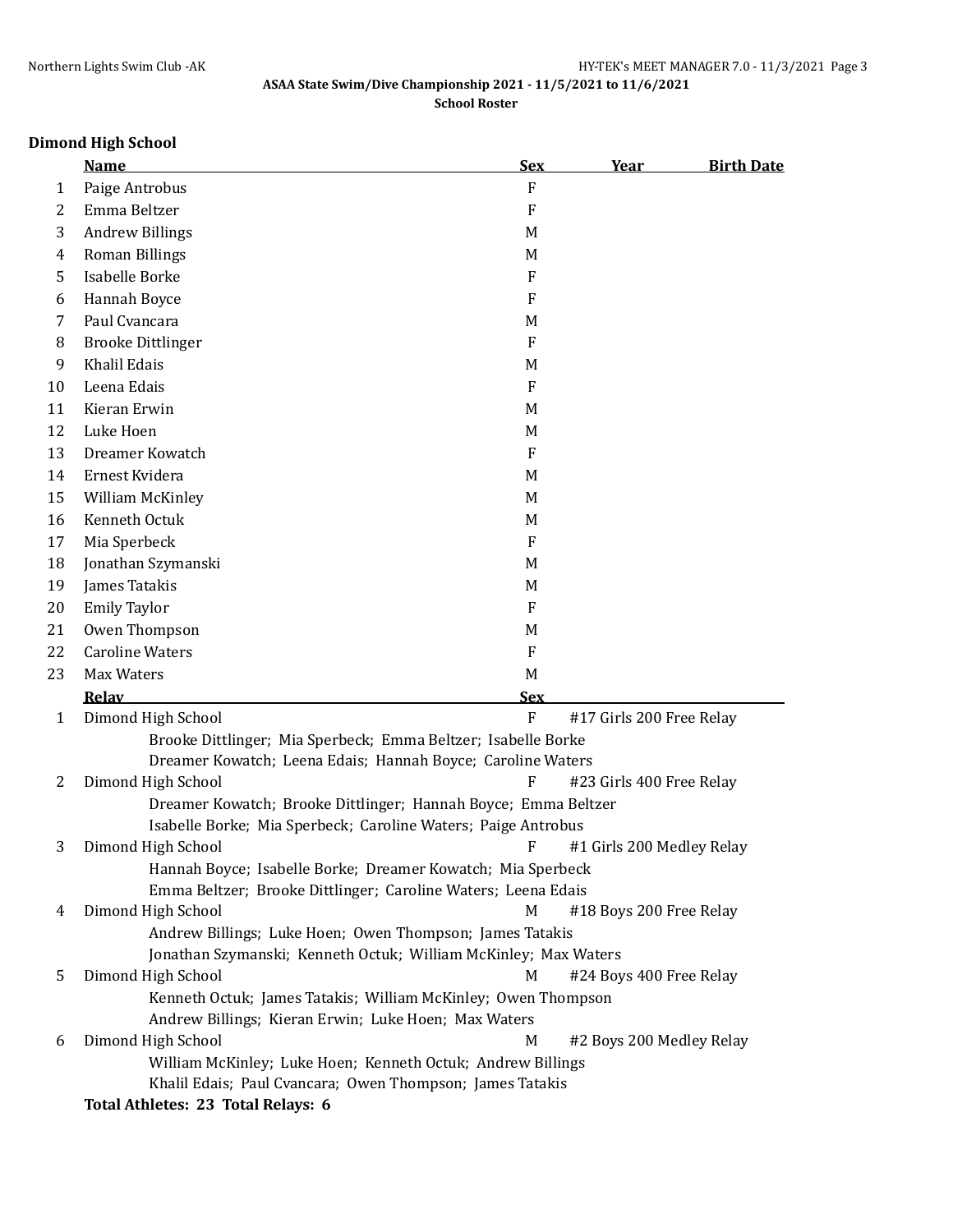# **Eagle River High School-AK**

|                | <b>Name</b>                                         | <b>Sex</b>                                                   | Year                     | <b>Birth Date</b> |
|----------------|-----------------------------------------------------|--------------------------------------------------------------|--------------------------|-------------------|
| 1              | Kiara Borchardt                                     | $\mathbf{F}$                                                 |                          |                   |
| 2              | Donald Carden                                       | M                                                            |                          |                   |
| 3              | Jackson Delacruz                                    | M                                                            |                          |                   |
| 4              | Matthew Heaphy                                      | M                                                            |                          |                   |
| 5              | Anna Keen                                           | $\mathbf{F}$                                                 |                          |                   |
| 6              | Micah Keen                                          | M                                                            |                          |                   |
| 7              | Karson Kolberg                                      | M                                                            |                          |                   |
| 8              | Sierra Mercer                                       | $\overline{F}$                                               |                          |                   |
| 9              | <b>Thomas Myers</b>                                 | M                                                            |                          |                   |
| 10             | Willa Pruner                                        | $\overline{F}$                                               |                          |                   |
| 11             | Jamisen Rasmussen                                   | F                                                            |                          |                   |
| 12             | Elias Rumph                                         | M                                                            |                          |                   |
| 13             | Sophia Sidgman                                      | ${\bf F}$                                                    |                          |                   |
| 14             | Maya Solomonson                                     | $\mathbf{F}$                                                 |                          |                   |
| 15             | Dean Toole                                          | M                                                            |                          |                   |
| 16             | Evelyn Toole                                        | $\mathbf{F}$                                                 |                          |                   |
| 17             | <b>Tiago Tovar</b>                                  | M                                                            |                          |                   |
| 18             | Lola Woodward                                       | $\rm F$                                                      |                          |                   |
|                | Relav                                               | <b>Sex</b>                                                   |                          |                   |
| $\mathbf{1}$   | Eagle River High School                             | $\overline{F}$                                               | #17 Girls 200 Free Relay |                   |
|                |                                                     | Kiara Borchardt; Lola Woodward; Maya Solomonson; Anna Keen   |                          |                   |
|                |                                                     | Sierra Mercer; Jamisen Rasmussen; Evelyn Toole; Willa Pruner |                          |                   |
| $\overline{2}$ | Eagle River High School                             | M                                                            | #18 Boys 200 Free Relay  |                   |
|                |                                                     | Matthew Heaphy; Thomas Myers; Karson Kolberg; Micah Keen     |                          |                   |
|                |                                                     | Donald Carden; Tiago Tovar; Elias Rumph; Jackson Delacruz    |                          |                   |
| 3              | Eagle River High School                             | M                                                            | #2 Boys 200 Medley Relay |                   |
|                |                                                     | Karson Kolberg; Matthew Heaphy; Thomas Myers; Micah Keen     |                          |                   |
|                | Donald Carden; Elias Rumph; Dean Toole; Tiago Tovar |                                                              |                          |                   |
|                | Total Athletes: 18 Total Relays: 3                  |                                                              |                          |                   |
|                | <b>Haines High School-AK</b>                        |                                                              |                          |                   |

| <b>Name</b>              | Sex | Year | <b>Birth Date</b> |
|--------------------------|-----|------|-------------------|
| Lucia Chapell            |     | FR   |                   |
| <b>Total Athletes: 1</b> |     |      |                   |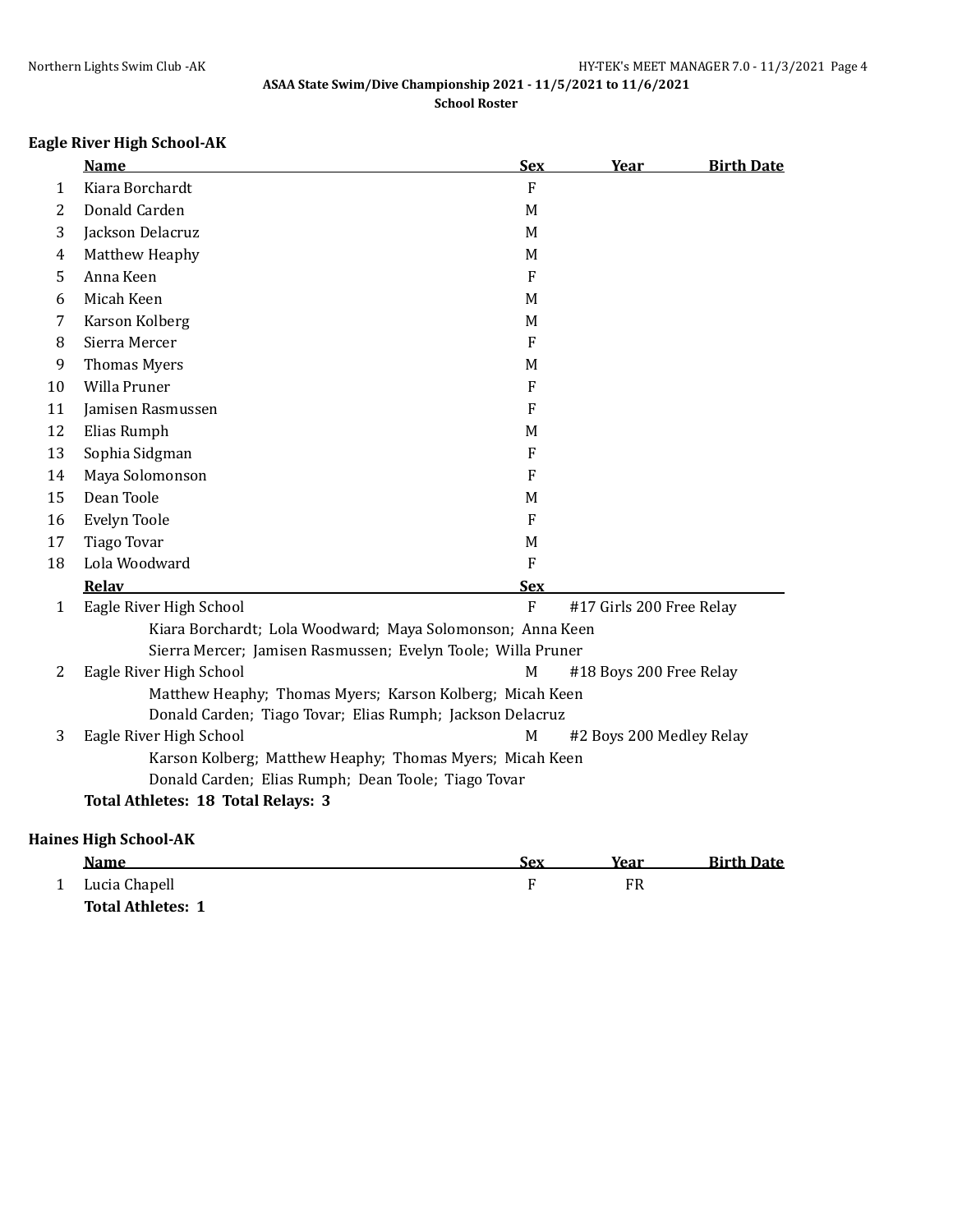# **Homer High School 2021-AK**

|                                                                       | <b>Name</b>                        | <b>Sex</b> | Year                     | <b>Birth Date</b> |  |
|-----------------------------------------------------------------------|------------------------------------|------------|--------------------------|-------------------|--|
| 1                                                                     | McKenna Carlin                     | F          |                          |                   |  |
| 2                                                                     | Cassidy Carroll                    | F          |                          |                   |  |
| 3                                                                     | <b>Jillian Crooks</b>              | F          |                          |                   |  |
| 4                                                                     | Annabelle Franciscone              | F          |                          |                   |  |
| 5                                                                     | Hunter Fry                         | M          |                          |                   |  |
| 6                                                                     | Caitlin Gamble                     | F          |                          |                   |  |
| 7                                                                     | Carly Nelson                       | F          |                          |                   |  |
| 8                                                                     | Olivia Overdorf                    | F          |                          |                   |  |
| 9                                                                     | Hazel Pearson                      | F          |                          |                   |  |
| 10                                                                    | Skyler Rodriguez                   | М          |                          |                   |  |
|                                                                       | Relav                              | <b>Sex</b> |                          |                   |  |
| 1                                                                     | Homer High School 2021             | F          | #17 Girls 200 Free Relay |                   |  |
| Jillian Crooks; Carly Nelson; McKenna Carlin; Cassidy Carroll         |                                    |            |                          |                   |  |
| Hazel Pearson; Annabelle Franciscone; Olivia Overdorf; Caitlin Gamble |                                    |            |                          |                   |  |
|                                                                       | Total Athletes: 10 Total Relays: 1 |            |                          |                   |  |
|                                                                       |                                    |            |                          |                   |  |

# **Hutchison High School-AK**

| <b>Name</b>              | Sex | Year | <b>Birth Date</b> |
|--------------------------|-----|------|-------------------|
| Grace Greene             |     | IR   |                   |
| 2 Cassidy Welsh          |     | SR   |                   |
| <b>Total Athletes: 2</b> |     |      |                   |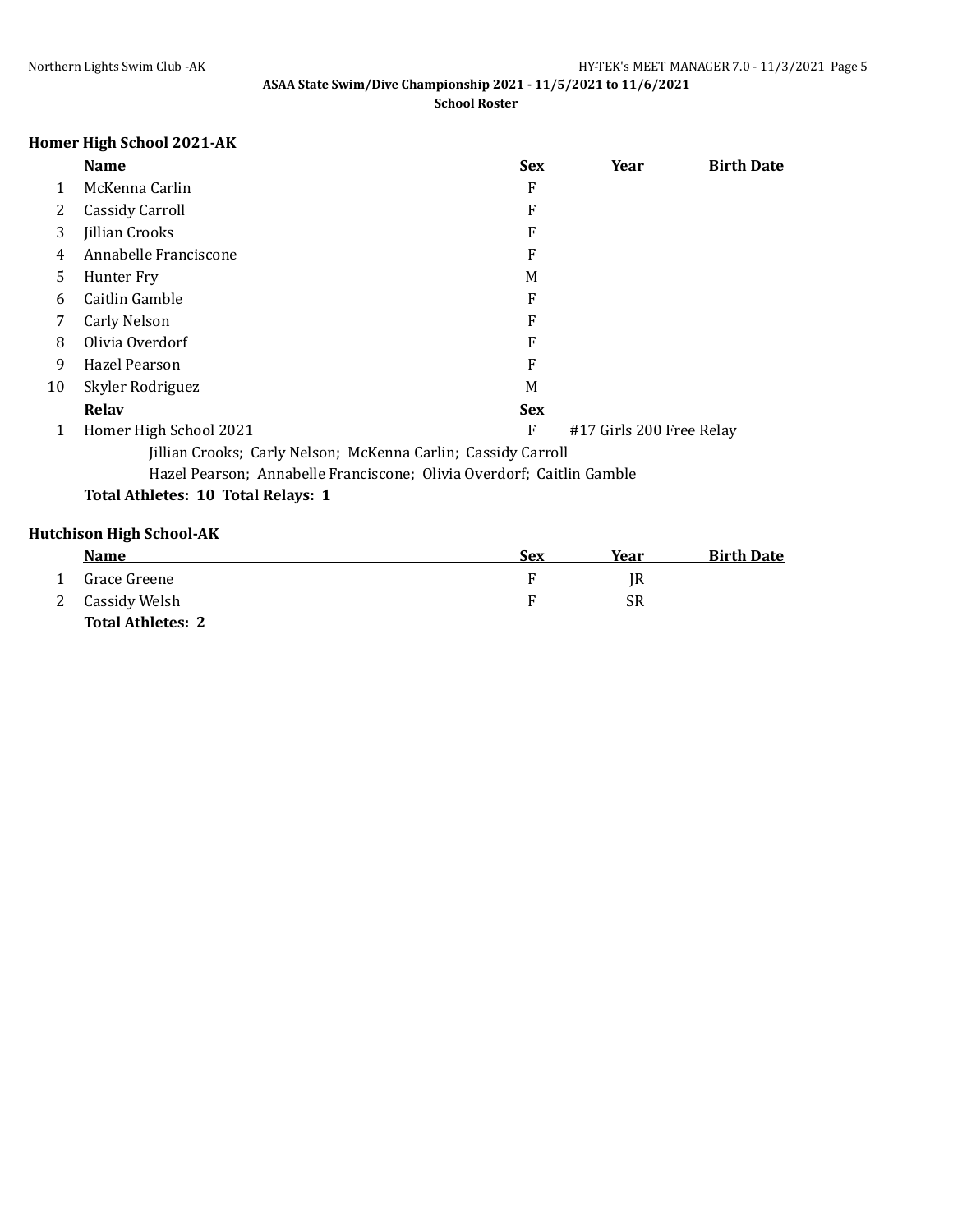# **Juneau Douglas High School-AK**

|              | <b>Name</b>                                                             | <b>Sex</b>     | Year                      | <b>Birth Date</b> |
|--------------|-------------------------------------------------------------------------|----------------|---------------------------|-------------------|
| 1            | Madelyn Boman                                                           | F              |                           |                   |
| 2            | Parker Boman                                                            | F              | <b>FR</b>                 |                   |
| 3            | Chris Degener                                                           | M              | JR                        |                   |
| 4            | Emma Fellman                                                            | $\mathbf{F}$   | <b>FR</b>                 |                   |
| 5            | <b>Tytan Frawley</b>                                                    | M              | <b>SR</b>                 |                   |
| 6            | Tahlia Gerger                                                           | $\overline{F}$ | <b>SR</b>                 |                   |
| 7            | <b>Harrison Holt</b>                                                    | M              | JR                        |                   |
| 8            | <b>Addy Mallott</b>                                                     | F              |                           |                   |
| 9            | Anita Morrison                                                          | F              | S <sub>0</sub>            |                   |
| 10           | Aaron Mulgrew-Truitt                                                    | M              | JR                        |                   |
| 11           | Adrell Mulgrew-Truitt                                                   | M              | <b>SR</b>                 |                   |
| 12           | <b>Matthew Plang</b>                                                    | M              | <b>FR</b>                 |                   |
| 13           | Pacific Ricke                                                           | F              | <b>FR</b>                 |                   |
| 14           | Owen Rumsey                                                             | M              |                           |                   |
| 15           | Samantha Schwarting                                                     | $\mathbf{F}$   | S <sub>O</sub>            |                   |
| 16           | Chaz VanSlyke                                                           | M              | JR                        |                   |
|              | Relav                                                                   | <b>Sex</b>     |                           |                   |
| $\mathbf{1}$ | Juneau Douglas High School                                              | $\overline{F}$ | #23 Girls 400 Free Relay  |                   |
|              | Samantha Schwarting; Tahlia Gerger; Emma Fellman; Pacific Ricke         |                |                           |                   |
|              | Madelyn Boman; Addy Mallott; Parker Boman; Anita Morrison               |                |                           |                   |
| 2            | Juneau Douglas High School                                              | F              | #1 Girls 200 Medley Relay |                   |
|              | Tahlia Gerger; Emma Fellman; Samantha Schwarting; Pacific Ricke         |                |                           |                   |
|              | Addy Mallott; Anita Morrison; Parker Boman; Madelyn Boman               |                |                           |                   |
| 3            | Juneau Douglas High School                                              | M              | #24 Boys 400 Free Relay   |                   |
|              | Chaz VanSlyke; Adrell Mulgrew-Truitt; Harrison Holt; Tytan Frawley      |                |                           |                   |
|              | Chris Degener; Owen Rumsey; Aaron Mulgrew-Truitt; Matthew Plang         |                |                           |                   |
| 4            | Juneau Douglas High School                                              | M              | #2 Boys 200 Medley Relay  |                   |
|              | Harrison Holt; Matthew Plang; Chaz VanSlyke; Tytan Frawley              |                |                           |                   |
|              | Chris Degener; Adrell Mulgrew-Truitt; Aaron Mulgrew-Truitt; Owen Rumsey |                |                           |                   |
|              | Total Athletes: 16 Total Relays: 4                                      |                |                           |                   |

## **Kenai Central High School-AK**

|   | <b>Name</b>              | <b>Sex</b> | Year | <b>Birth Date</b> |
|---|--------------------------|------------|------|-------------------|
|   | Samuel Anderson          | M          |      |                   |
| 2 | Hager Elserry            | F          |      |                   |
|   | Madison McDonald         | F          |      |                   |
|   | Koda Poulin              | M          |      |                   |
|   | <b>Total Athletes: 4</b> |            |      |                   |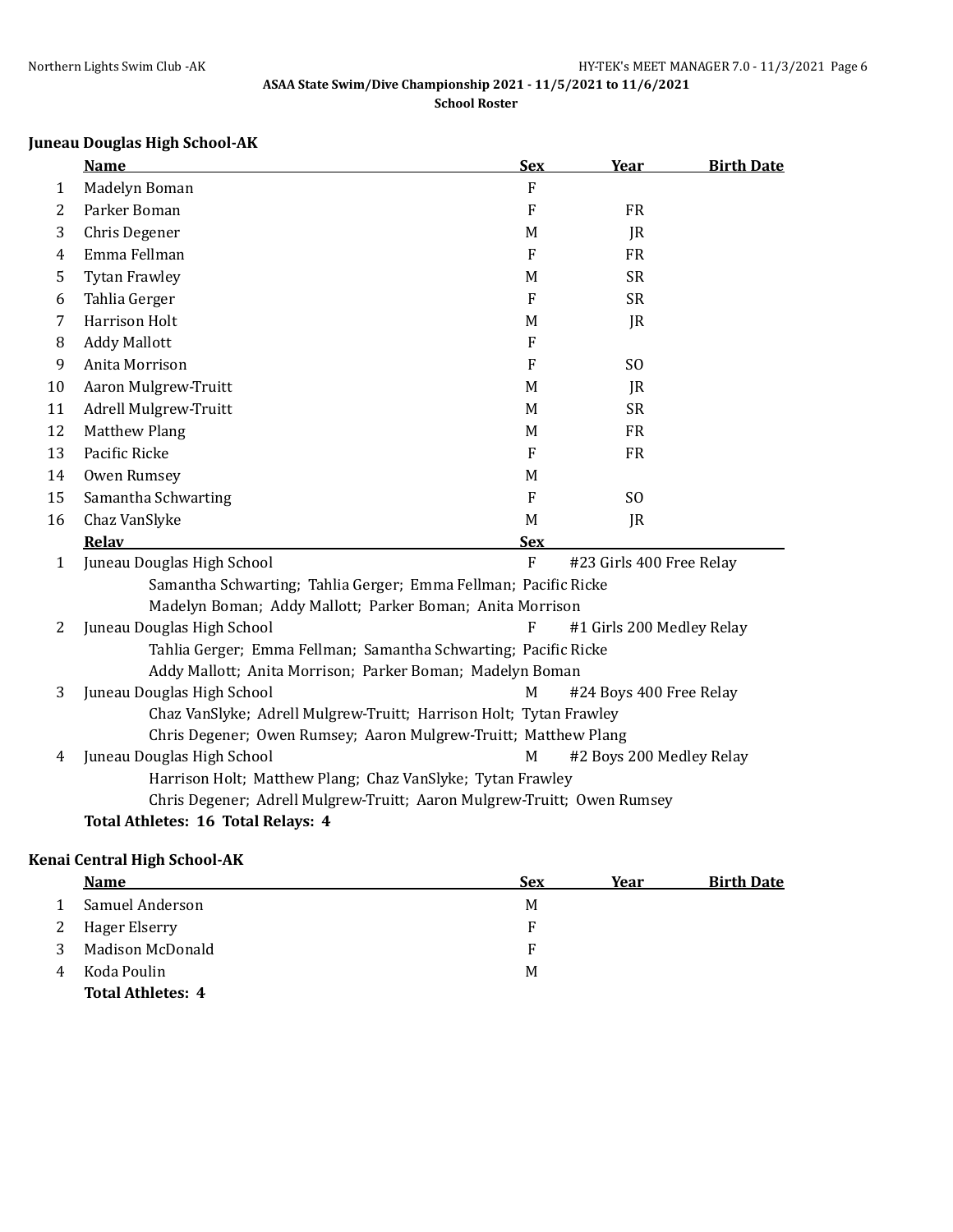#### **Ketchikan High School-AK**

|   | <b>Name</b>              | <u>Sex</u> | <u>Year</u> | <b>Birth Date</b> |
|---|--------------------------|------------|-------------|-------------------|
|   | <b>Emily Bolling</b>     | F          | JR          |                   |
| 2 | Kellyn Briggs            | F          | <b>FR</b>   |                   |
| 3 | John Bullock             | M          | SR          |                   |
| 4 | Trevor Dash              | M          | SO.         |                   |
| 5 | Kyan Klinger             | M          | SR          |                   |
| 6 | Larry Kuharich           | M          | JR          |                   |
|   | Lauren Olson             | F          | <b>SR</b>   |                   |
|   | <b>Total Athletes: 7</b> |            |             |                   |

#### **Kodiak High School-AK**

|    | <b>Name</b>         | <b>Sex</b> | <b>Year</b>              | <b>Birth Date</b> |
|----|---------------------|------------|--------------------------|-------------------|
| 1  | James Berestoff     | M          | S <sub>O</sub>           |                   |
| 2  | Connor Burnside     | M          | SO.                      |                   |
| 3  | Nicholas Carver     | M          | <b>SR</b>                |                   |
| 4  | Noah Coulter        | M          | JR                       |                   |
| 5  | Spencer Jensen      | M          | <b>SR</b>                |                   |
| 6  | Evangelia Jones     | F          | <b>FR</b>                |                   |
|    | Jackson Krug        | M          | <b>SR</b>                |                   |
| 8  | <b>Alison Narog</b> | F          | JR                       |                   |
| 9  | <b>Emily Neo</b>    | F          | <b>FR</b>                |                   |
| 10 | Max Robinson        | M          | SO.                      |                   |
| 11 | Amaya Rocheleau     | F          | <b>FR</b>                |                   |
| 12 | Ian Rocheleau       | M          | <b>SR</b>                |                   |
| 13 | Jacob Sarnowski     | M          | JR                       |                   |
|    | Relav               | <b>Sex</b> |                          |                   |
| 1  | Kodiak High School  | ${\bf F}$  | #23 Girls 400 Free Relay |                   |

Amaya Rocheleau; Emily Neo; Evangelia Jones; Alison Narog 2 Kodiak High School **F** #1 Girls 200 Medley Relay Amaya Rocheleau; Evangelia Jones; Emily Neo; Alison Narog 3 Kodiak High School M #18 Boys 200 Free Relay James Berestoff; Nicholas Carver; Jacob Sarnowski; Jackson Krug Connor Burnside; Spencer Jensen; Max Robinson; Ian Rocheleau 4 Kodiak High School M #24 Boys 400 Free Relay Ian Rocheleau; Max Robinson; Nicholas Carver; Jackson Krug James Berestoff; Connor Burnside; Spencer Jensen; Jacob Sarnowski 5 Kodiak High School M #2 Boys 200 Medley Relay Ian Rocheleau; Nicholas Carver; Jacob Sarnowski; Spencer Jensen Connor Burnside; James Berestoff; Jackson Krug; Max Robinson

**Total Athletes: 13 Total Relays: 5**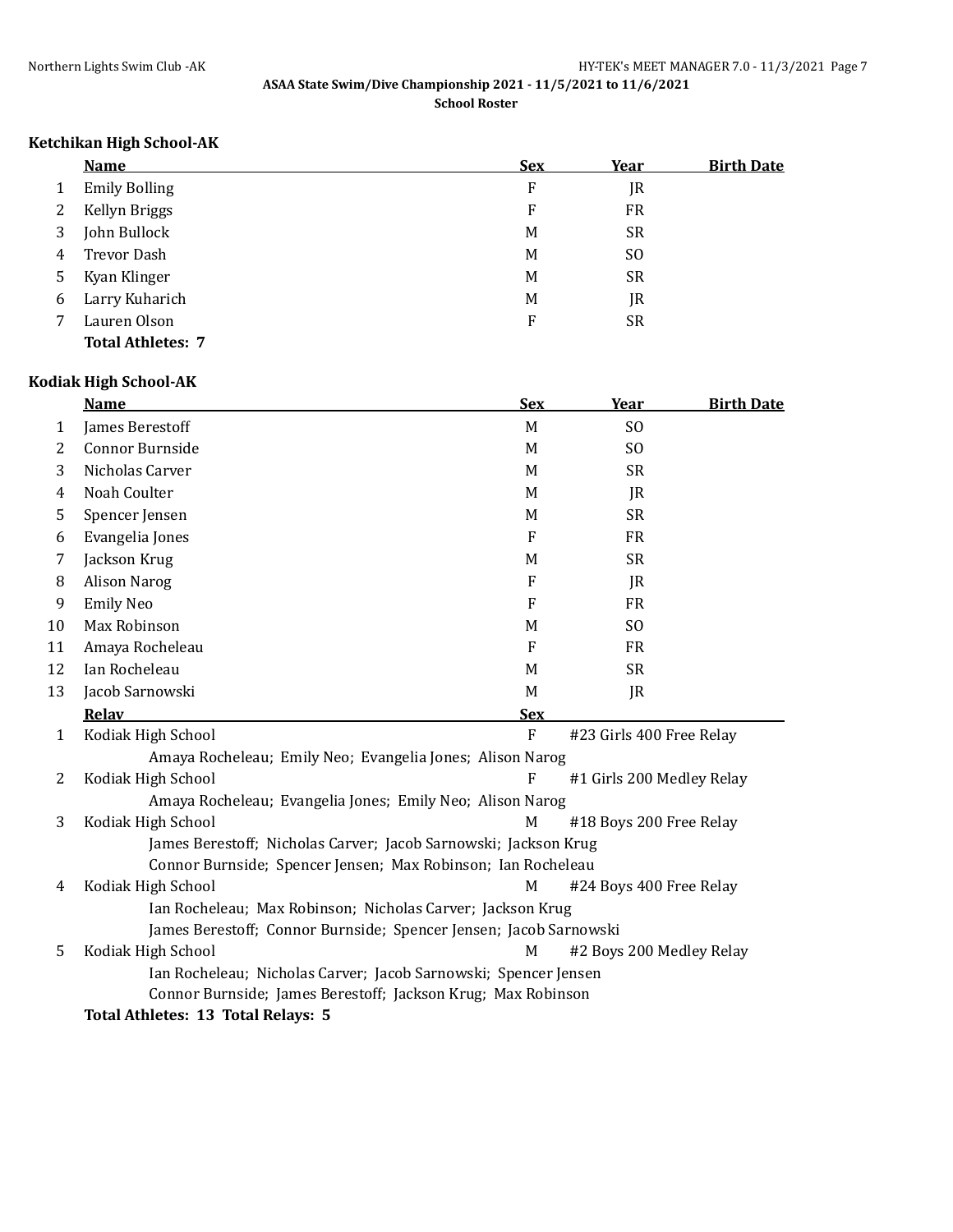# **Lathrop High School-AK**

|              | <b>Name</b>                                                     | <b>Sex</b>  | <b>Year</b>               | <b>Birth Date</b> |
|--------------|-----------------------------------------------------------------|-------------|---------------------------|-------------------|
| 1            | Josie Adasiak                                                   | F           | <b>FR</b>                 |                   |
| 2            | <b>Symone Bailey</b>                                            | F           | S <sub>0</sub>            |                   |
| 3            | Messiah Garcia                                                  | F           | <b>FR</b>                 |                   |
| 4            | Avery Hafele                                                    | F           | S <sub>0</sub>            |                   |
| 5            | <b>Cadence Hollowell</b>                                        | F           | <b>FR</b>                 |                   |
| 6            | Natalie Napolilli                                               | F           | S <sub>0</sub>            |                   |
| 7            | Timberlyn Wendt                                                 | F           | <b>SR</b>                 |                   |
|              | Relav                                                           | <b>Sex</b>  |                           |                   |
| 1            | Lathrop High School                                             | ${\bf F}$   | #17 Girls 200 Free Relay  |                   |
|              | Natalie Napolilli; Symone Bailey; Timberlyn Wendt; Avery Hafele |             |                           |                   |
|              | Cadence Hollowell; Josie Adasiak; Messiah Garcia;               |             |                           |                   |
| 2            | Lathrop High School                                             | F           | #1 Girls 200 Medley Relay |                   |
|              | Timberlyn Wendt; Avery Hafele; Natalie Napolilli; Symone Bailey |             |                           |                   |
|              | Cadence Hollowell; Josie Adasiak; Messiah Garcia;               |             |                           |                   |
|              | <b>Total Athletes: 7 Total Relays: 2</b>                        |             |                           |                   |
|              | <b>Monroe Catholic High School-AK</b>                           |             |                           |                   |
|              | <b>Name</b>                                                     | <b>Sex</b>  | Year                      | <b>Birth Date</b> |
| $\mathbf{1}$ | Jean Cook                                                       | $\mathbf F$ | <b>SR</b>                 |                   |
|              | <b>Total Athletes: 1</b>                                        |             |                           |                   |
|              | <b>North Pole High School-AK</b>                                |             |                           |                   |
|              | <b>Name</b>                                                     | <b>Sex</b>  | <b>Year</b>               | <b>Birth Date</b> |
| 1            | Lylah Murrah                                                    | F           | JR                        |                   |
| 2            | Paige Sheridan                                                  | F           | <b>FR</b>                 |                   |
|              | <b>Total Athletes: 2</b>                                        |             |                           |                   |
|              |                                                                 |             |                           |                   |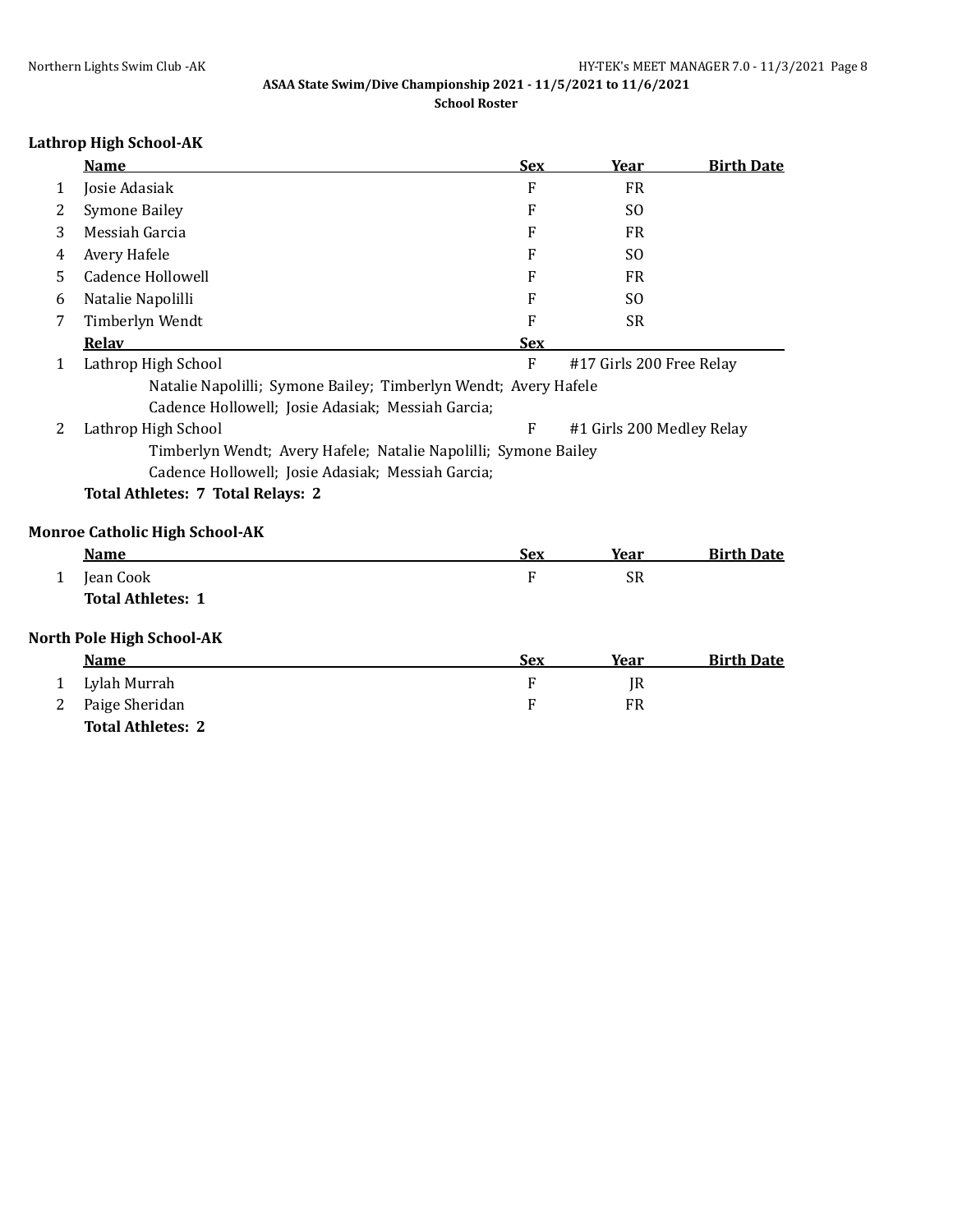# **Palmer High Swim and Dive-AK**

|    | <b>Name</b>                                                    | <u>Sex</u> | <u>Year</u>             | <b>Birth Date</b> |
|----|----------------------------------------------------------------|------------|-------------------------|-------------------|
| 1  | <b>Addie Charton</b>                                           | F          |                         |                   |
| 2  | Benjamin Doland                                                | M          |                         |                   |
| 3  | Craig Elledge                                                  | M          |                         |                   |
| 4  | Ally Ferguson                                                  | F          |                         |                   |
| 5  | James Fleckenstien                                             | M          |                         |                   |
| 6  | Aidan Houser                                                   | M          |                         |                   |
| 7  | Ally Hrncir                                                    | F          |                         |                   |
| 8  | Connor Lee                                                     | M          |                         |                   |
| 9  | London Lee                                                     | M          |                         |                   |
| 10 | Lucas Ruda                                                     | M          |                         |                   |
| 11 | <b>Stewart Sawyer</b>                                          | M          |                         |                   |
|    | <b>Relav</b>                                                   | <b>Sex</b> |                         |                   |
| 1  | Palmer High Swim and Dive                                      | M          | #18 Boys 200 Free Relay |                   |
|    | Stewart Sawyer; Benjamin Doland; Lucas Ruda; Connor Lee        |            |                         |                   |
|    | London Lee; Aidan Houser; Craig Elledge; James Fleckenstien    |            |                         |                   |
| 2  | Palmer High Swim and Dive                                      | M          | #24 Boys 400 Free Relay |                   |
|    | Stewart Sawyer; Aidan Houser; Lucas Ruda; Connor Lee           |            |                         |                   |
|    | London Lee; Craig Elledge; Benjamin Doland; James Fleckenstien |            |                         |                   |
|    | Total Athletes: 11 Total Relays: 2                             |            |                         |                   |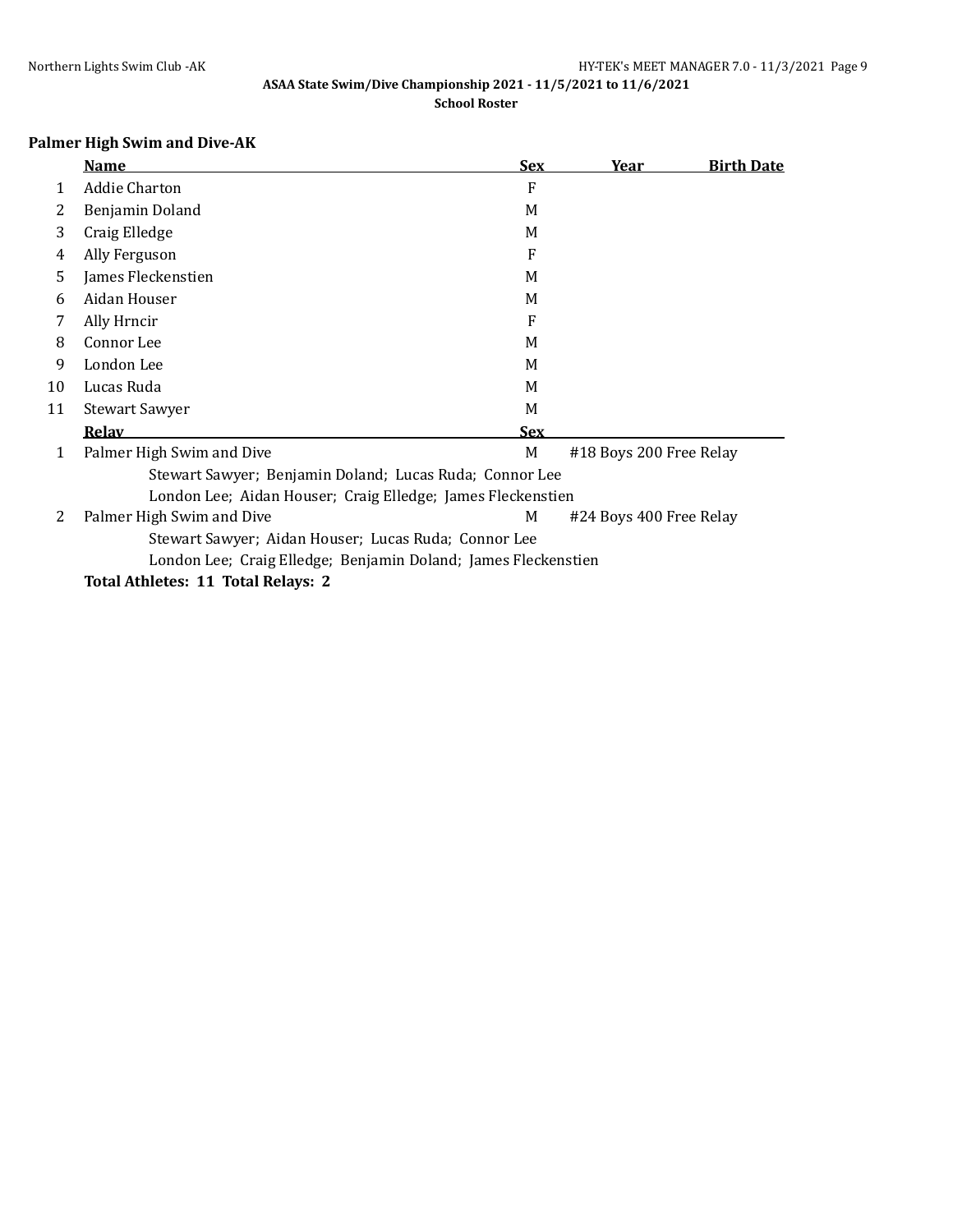# **Service High School-AK**

|    | <b>Name</b>                                                     | <b>Sex</b>                | Year                     | <b>Birth Date</b> |
|----|-----------------------------------------------------------------|---------------------------|--------------------------|-------------------|
| 1  | <b>Bentley Altman</b>                                           | M                         |                          |                   |
| 2  | Sophie Bacon                                                    | ${\bf F}$                 |                          |                   |
| 3  | Jan Beck                                                        | M                         |                          |                   |
| 4  | Josie Chistensen                                                | $\mathbf{F}$              |                          |                   |
| 5  | Destiny DeLara                                                  | $\boldsymbol{\mathrm{F}}$ |                          |                   |
| 6  | <b>Conrad Fawcett</b>                                           | M                         |                          |                   |
| 7  | Elizabeth Gresham                                               | $\mathbf{F}$              |                          |                   |
| 8  | Hannah Katchen                                                  | $\mathbf{F}$              |                          |                   |
| 9  | William Kitchen                                                 | M                         |                          |                   |
| 10 | Madison Kolb                                                    | $\overline{F}$            |                          |                   |
| 11 | Preston Kwon                                                    | M                         |                          |                   |
| 12 | Jacob Leonard                                                   | M                         |                          |                   |
| 13 | <b>Ben Price</b>                                                | M                         |                          |                   |
| 14 | Hayden Rasor                                                    | F                         |                          |                   |
| 15 | Aviana Sorich                                                   | $\mathbf{F}$              |                          |                   |
| 16 | Eric Tyson                                                      | M                         |                          |                   |
| 17 | Zane Warner                                                     | M                         |                          |                   |
| 18 | Lucas Wisdom                                                    | M                         |                          |                   |
|    | Relav                                                           | <b>Sex</b>                |                          |                   |
| 1  | Service High School                                             | F                         | #17 Girls 200 Free Relay |                   |
|    | Hannah Katchen; Sophie Bacon; Destiny DeLara; Aviana Sorich     |                           |                          |                   |
|    | Josie Chistensen; Hayden Rasor; Madison Kolb; Elizabeth Gresham |                           |                          |                   |
| 2  | Service High School                                             | M                         | #18 Boys 200 Free Relay  |                   |
|    | Lucas Wisdom; Eric Tyson; Jacob Leonard; Conrad Fawcett         |                           |                          |                   |
|    | Ben Price; William Kitchen; Zane Warner; Preston Kwon           |                           |                          |                   |
| 3  | Service High School                                             | M                         | #24 Boys 400 Free Relay  |                   |
|    | Conrad Fawcett; Jacob Leonard; Ben Price; William Kitchen       |                           |                          |                   |
|    | Jan Beck; Preston Kwon; Eric Tyson; Lucas Wisdom                |                           |                          |                   |
| 4  | Service High School                                             | M                         | #2 Boys 200 Medley Relay |                   |
|    | William Kitchen; Preston Kwon; Lucas Wisdom; Ben Price          |                           |                          |                   |
|    | Conrad Fawcett; Jacob Leonard; Eric Tyson; Jan Beck             |                           |                          |                   |
|    | Total Athletes: 18 Total Relays: 4                              |                           |                          |                   |

# **Seward High School-AK**

|    | <b>Name</b>              | <b>Sex</b> | Year | <b>Birth Date</b> |
|----|--------------------------|------------|------|-------------------|
|    | Bengimin Ambrosiani      | M          |      |                   |
|    | Jackson Bird             | M          |      |                   |
|    | Paxton Hill              | M          |      |                   |
| 4  | Lydia Jacoby             | F          |      |                   |
| 5. | Mia Nappi                | F          |      |                   |
|    | <b>Total Athletes: 5</b> |            |      |                   |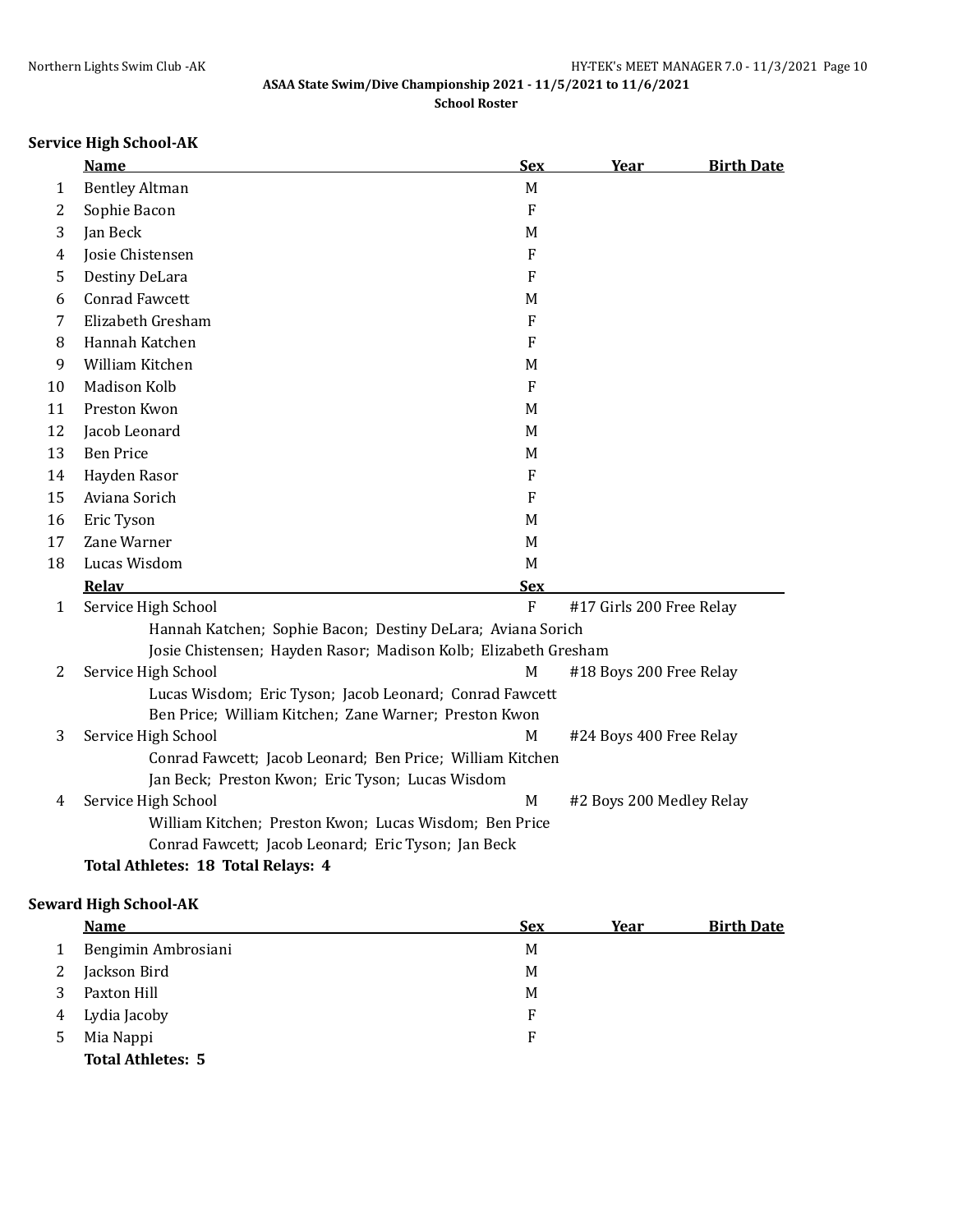## **Sitka High School-AK**

|   | <b>Name</b>              | <u>Sex</u> | Year      | <b>Birth Date</b> |
|---|--------------------------|------------|-----------|-------------------|
|   | Emma Gassman             |            | IR        |                   |
| 2 | Razie Guillory           | F          | <b>SR</b> |                   |
|   | Matt Rice                | M          | IR        |                   |
|   | <b>Brandon Stevens</b>   | M          | IR        |                   |
|   | <b>Total Athletes: 4</b> |            |           |                   |

### **Soldotna High School-AK**

|   | <b>Name</b>              | <b>Sex</b> | Year | <b>Birth Date</b> |
|---|--------------------------|------------|------|-------------------|
| 1 | Nikita Monyahan          | M          |      |                   |
| 2 | Heidi Snyder             |            |      |                   |
| 3 | <b>Madison Snyder</b>    | F          |      |                   |
| 4 | Abriella Werner          | F          |      |                   |
|   | <b>Total Athletes: 4</b> |            |      |                   |

### **South Anchorage High School-AK**

|    | <b>Name</b>                                                         | <b>Sex</b> | Year                      | <b>Birth Date</b> |  |  |
|----|---------------------------------------------------------------------|------------|---------------------------|-------------------|--|--|
| 1  | Stella Baldessari                                                   | F          | <b>FR</b>                 |                   |  |  |
| 2  | Elizabeth Bingham                                                   | F          | SO.                       |                   |  |  |
| 3  | Joshua Christian                                                    | M          | <b>FR</b>                 |                   |  |  |
| 4  | Zoe Fencil                                                          | F          | <b>FR</b>                 |                   |  |  |
| 5  | Jacob Light                                                         | M          | <b>FR</b>                 |                   |  |  |
| 6  | Megan McLaughlin                                                    | F          | SO.                       |                   |  |  |
| 7  | Madison Pawlak                                                      | F          | JR                        |                   |  |  |
| 8  | Kaia Reeg                                                           | F          | SO.                       |                   |  |  |
| 9  | Kole Rhodes                                                         | M          | JR                        |                   |  |  |
| 10 | Reese Romspert                                                      | F          | <b>FR</b>                 |                   |  |  |
| 11 | Ava Rothbarth                                                       | F          | JR                        |                   |  |  |
| 12 | Ian Whitlock                                                        | M          | SO.                       |                   |  |  |
| 13 | Maximillian Yagodin                                                 | M          | SO.                       |                   |  |  |
|    | <b>Relav</b>                                                        | <b>Sex</b> |                           |                   |  |  |
| 1  | South Anchorage High School                                         | F          | #23 Girls 400 Free Relay  |                   |  |  |
|    | Reese Romspert; Megan McLaughlin; Zoe Fencil; Kaia Reeg             |            |                           |                   |  |  |
|    | Stella Baldessari; Elizabeth Bingham; Ava Rothbarth; Madison Pawlak |            |                           |                   |  |  |
| 2  | South Anchorage High School                                         | F          | #1 Girls 200 Medley Relay |                   |  |  |
|    | Zoe Fencil; Stella Baldessari; Kaia Reeg; Megan McLaughlin          |            |                           |                   |  |  |
|    | Elizabeth Bingham; Madison Pawlak; Reese Romspert; Ava Rothbarth    |            |                           |                   |  |  |

**Total Athletes: 13 Total Relays: 2**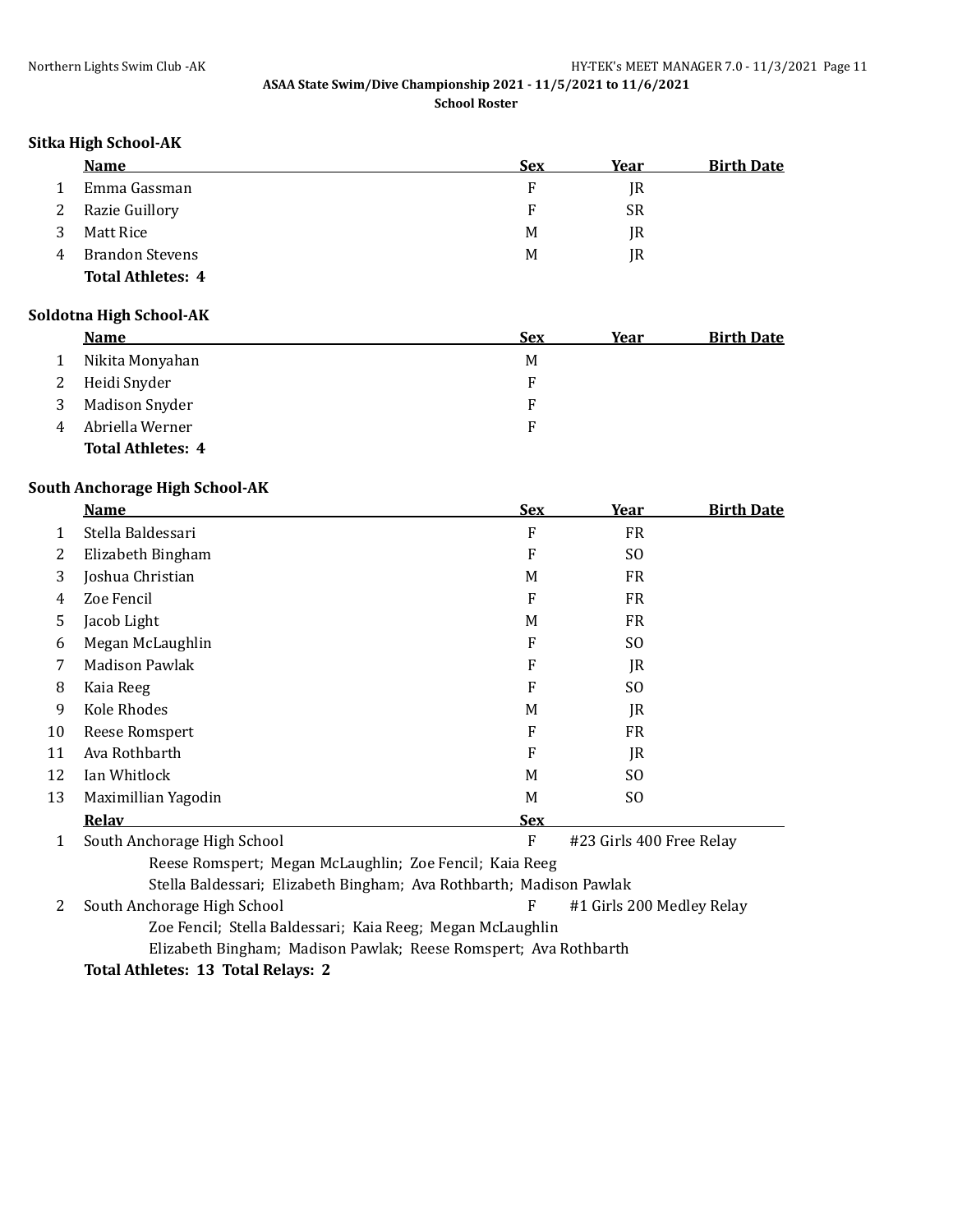# **Thunder Mountain High School-AK**

|    | <b>Name</b>                                                        | <b>Sex</b>     | Year                      | <b>Birth Date</b> |
|----|--------------------------------------------------------------------|----------------|---------------------------|-------------------|
| 1  | Gabrielle Anderson                                                 | F              | S <sub>O</sub>            |                   |
| 2  | Samson Anderson                                                    | M              | <b>SR</b>                 |                   |
| 3  | Owen Berger                                                        | M              | JR                        |                   |
| 4  | <b>Benson Boudreaux</b>                                            | M              | S <sub>O</sub>            |                   |
| 5  | Cael Brown                                                         | M              |                           |                   |
| 6  | Jenny Chester                                                      | F              | <b>SR</b>                 |                   |
| 7  | Stig Cunningham                                                    | M              | JR                        |                   |
| 8  | Brayden DeTienne-Falls                                             | M              | <b>FR</b>                 |                   |
| 9  | Kristofer Ely                                                      | M              |                           |                   |
| 10 | Patrick Foy                                                        | M              | S <sub>O</sub>            |                   |
| 11 | Matthew Godkin                                                     | M              |                           |                   |
| 12 | Jamie Heidersdorf                                                  | F              | <b>SR</b>                 |                   |
| 13 | Alex Jenkins                                                       | F              | JR                        |                   |
| 14 | Sadie Jenkins                                                      | F              | JR                        |                   |
| 15 | Nancy Liddle                                                       | F              | <b>SR</b>                 |                   |
| 16 | Olivia Mills                                                       | F              | S <sub>O</sub>            |                   |
| 17 | Sven Rasmussen                                                     | M              | IR                        |                   |
| 18 | <b>Caitlin Sanders</b>                                             | ${\bf F}$      | <b>FR</b>                 |                   |
| 19 | Karthik Sanguni                                                    | $\mathbf M$    | <b>SR</b>                 |                   |
|    | <b>Relav</b>                                                       | Sex            |                           |                   |
| 1  | Thunder Mountain High School                                       | $\overline{F}$ | #17 Girls 200 Free Relay  |                   |
|    | Sadie Jenkins; Alex Jenkins; Olivia Mills; Caitlin Sanders         |                |                           |                   |
|    | Gabrielle Anderson; Jamie Heidersdorf; Jenny Chester; Nancy Liddle |                |                           |                   |
| 2  | Thunder Mountain High School                                       | F              | #23 Girls 400 Free Relay  |                   |
|    | Sadie Jenkins; Gabrielle Anderson; Alex Jenkins; Nancy Liddle      |                |                           |                   |
|    | Jenny Chester; Jamie Heidersdorf; Olivia Mills; Caitlin Sanders    |                |                           |                   |
| 3  | Thunder Mountain High School                                       | F              | #1 Girls 200 Medley Relay |                   |
|    | Caitlin Sanders; Jamie Heidersdorf; Nancy Liddle; Olivia Mills     |                |                           |                   |
|    | Gabrielle Anderson; Jenny Chester; Alex Jenkins; Sadie Jenkins     |                |                           |                   |
| 4  | Thunder Mountain High School                                       | M              | #18 Boys 200 Free Relay   |                   |
|    | Benson Boudreaux; Samson Anderson; Karthik Sanguni; Patrick Foy    |                |                           |                   |
|    | Cael Brown; Sven Rasmussen; Kristofer Ely; Matthew Godkin          |                |                           |                   |
| 5  | Thunder Mountain High School                                       | $\mathbf M$    | #2 Boys 200 Medley Relay  |                   |
|    | Benson Boudreaux; Karthik Sanguni; Sven Rasmussen; Patrick Foy     |                |                           |                   |
|    | Samson Anderson; Cael Brown; Kristofer Ely; Matthew Godkin         |                |                           |                   |
|    | Total Athletes: 19 Total Relays: 5                                 |                |                           |                   |

### **Valdez High School Swim Team-AK**

| <b>Name</b>              | Sex | Year | <b>Birth Date</b> |
|--------------------------|-----|------|-------------------|
| Billi Lovell             | F   | IR   |                   |
| Fisher Mishmash          | M   | IR   |                   |
| Kinsey Mishmash          | F   | FR   |                   |
| <b>Total Athletes: 3</b> |     |      |                   |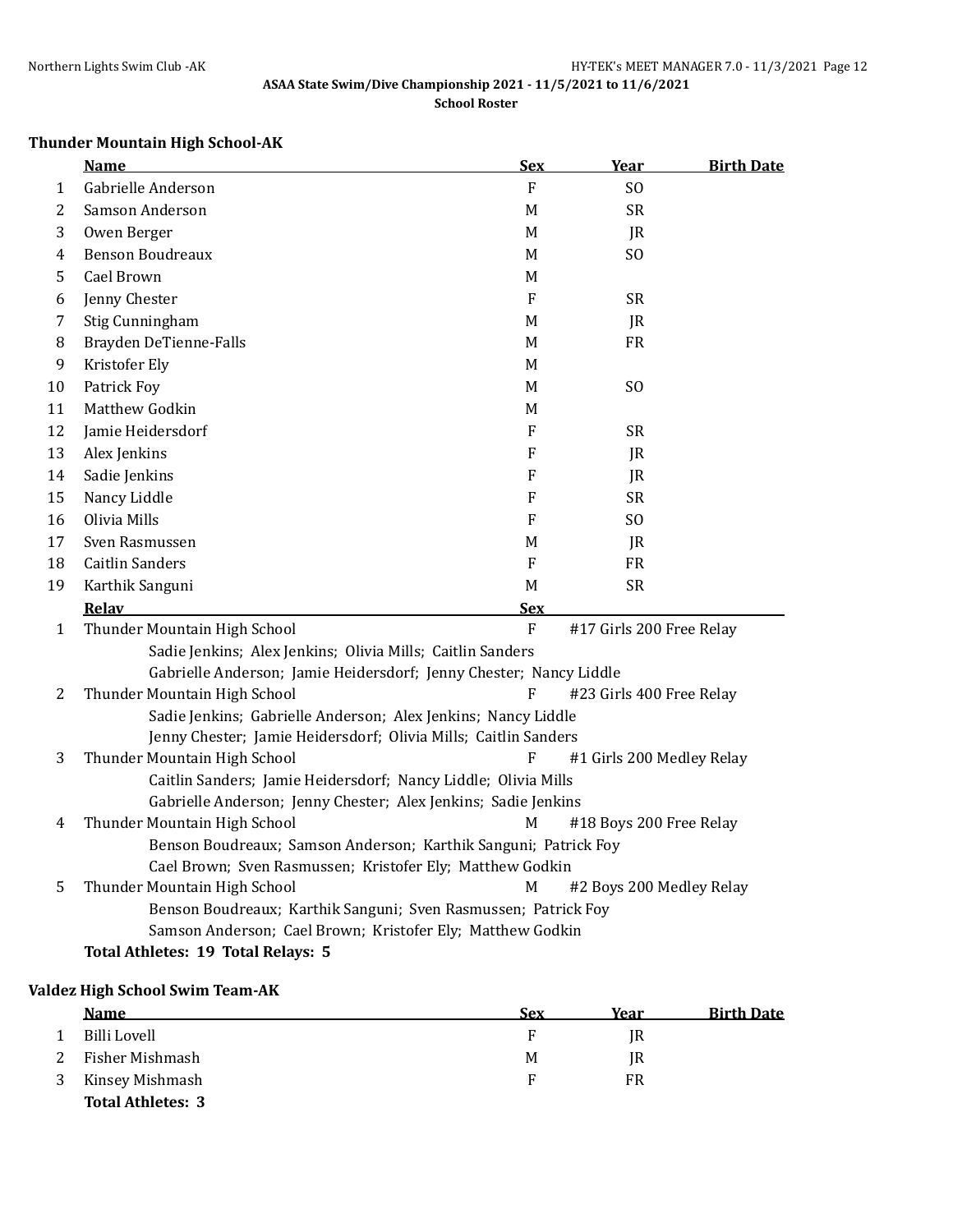## **Wasilla High School-AK**

|   | <b>Name</b>              | <u>Sex</u> | <u>Year</u> | <b>Birth Date</b> |
|---|--------------------------|------------|-------------|-------------------|
|   | Deshawn Campbell         | M          |             |                   |
|   | <b>Audrey Dietz</b>      | F          |             |                   |
| 3 | Joe Jurva                | M          |             |                   |
| 4 | Tori Mack                | E          |             |                   |
| 5 | Kade Reynolds            | M          |             |                   |
| 6 | <b>Travis Thorton</b>    | M          |             |                   |
|   | <b>Total Athletes: 6</b> |            |             |                   |

## **West Anchorage High School-AK**

|    | <b>Name</b>                                                                  | <b>Sex</b>   | <u>Year</u>              | <u>Birth Date</u> |
|----|------------------------------------------------------------------------------|--------------|--------------------------|-------------------|
| 1  | Justice Arola                                                                | M            |                          |                   |
| 2  | <b>Phoebe Bales</b>                                                          | F            |                          |                   |
| 3  | Jack Beltzer                                                                 | M            |                          |                   |
| 4  | Hugo Castellano Figueroa                                                     | M            |                          |                   |
| 5  | Gabe Caterinichio                                                            | M            |                          |                   |
| 6  | <b>Brooke Congdon</b>                                                        | F            |                          |                   |
| 7  | Nicole Coulter                                                               | F            |                          |                   |
| 8  | Olivia Croy                                                                  | F            |                          |                   |
| 9  | Lauren Dorris                                                                | F            |                          |                   |
| 10 | Norah Fredenhagen                                                            | F            |                          |                   |
| 11 | Nora Hulse                                                                   | F            |                          |                   |
| 12 | Ari Kaufman                                                                  | M            |                          |                   |
| 13 | Sayeed Mahmood                                                               | M            |                          |                   |
| 14 | George Sholton                                                               | M            |                          |                   |
| 15 | <b>Tristan Stuemke</b>                                                       | M            |                          |                   |
| 16 | Kestrel Wigglesworth                                                         | F            |                          |                   |
|    | Relav                                                                        | <b>Sex</b>   |                          |                   |
| 1  | West Anchorage High School                                                   | $\mathbf{F}$ | #23 Girls 400 Free Relay |                   |
|    | Nicole Coulter; Norah Fredenhagen; Lauren Dorris; Brooke Congdon             |              |                          |                   |
|    | Kestrel Wigglesworth; Olivia Croy; Nora Hulse; Phoebe Bales                  |              |                          |                   |
| 2  | West Anchorage High School                                                   | M            | #24 Boys 400 Free Relay  |                   |
|    | Ari Kaufman; Jack Beltzer; Justice Arola; George Sholton                     |              |                          |                   |
|    | Tristan Stuemke; Sayeed Mahmood; Gabe Caterinichio; Hugo Castellano Figueroa |              |                          |                   |
|    | Total Athletes: 16 Total Relays: 2                                           |              |                          |                   |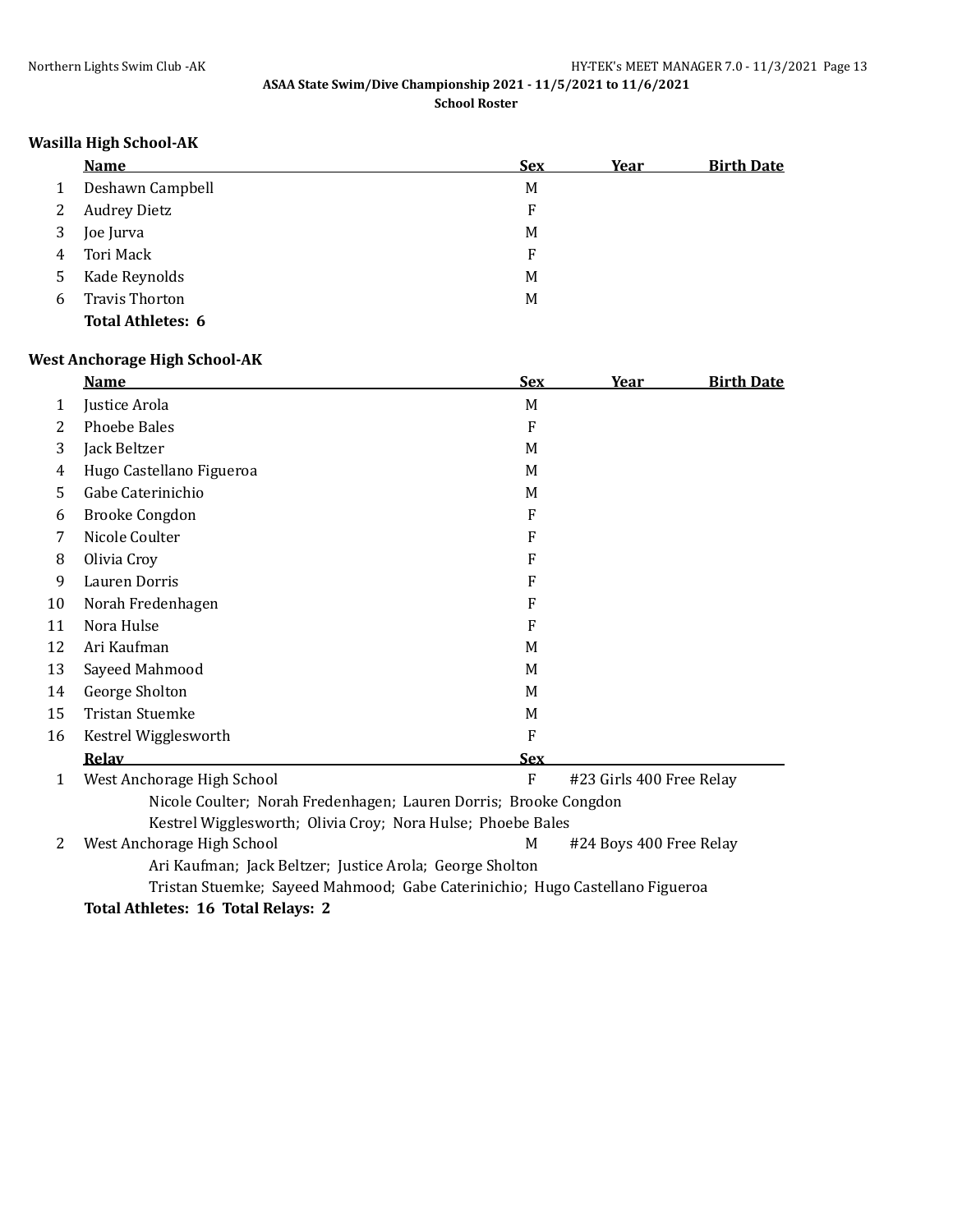# **West Valley High School-AK**

|              | <b>Name</b>                                                    | <b>Sex</b>     | Year                      | <b>Birth Date</b> |  |  |
|--------------|----------------------------------------------------------------|----------------|---------------------------|-------------------|--|--|
| 1            | <b>Ashton Banks</b>                                            | M              | SO.                       |                   |  |  |
| 2            | Samantha Bristor                                               | ${\bf F}$      | JR                        |                   |  |  |
| 3            | <b>Tatelyn Dixon</b>                                           | F              | JR                        |                   |  |  |
| 4            | Kyan Harnum                                                    | M              | JR                        |                   |  |  |
| 5            | <b>Aylin Hawkins</b>                                           | ${\bf F}$      | <b>FR</b>                 |                   |  |  |
| 6            | Ezrah Maio                                                     | M              | S <sub>O</sub>            |                   |  |  |
| 7            | <b>Ryder Marshall</b>                                          | M              | <b>FR</b>                 |                   |  |  |
| 8            | Meah McCallum                                                  | F              | JR                        |                   |  |  |
| 9            | Nathan McCotter                                                | M              | S <sub>O</sub>            |                   |  |  |
| 10           | Ava Pletnikoff                                                 | F              | S <sub>O</sub>            |                   |  |  |
| 11           | River Quayle                                                   | M              | <b>SR</b>                 |                   |  |  |
| 12           | Henry Repasky                                                  | M              | <b>FR</b>                 |                   |  |  |
| 13           | Evelyn Rupp                                                    | F              | S <sub>O</sub>            |                   |  |  |
| 14           | Mayumi Schaetzle                                               | F              | S <sub>O</sub>            |                   |  |  |
| 15           | <b>Blaque Secor</b>                                            | F              | JR                        |                   |  |  |
| 16           | Asyia Shank                                                    | F              | <b>SR</b>                 |                   |  |  |
| 17           | Talia Wentz                                                    | F              | <b>FR</b>                 |                   |  |  |
| 18           | Selwyn Wessel                                                  | M              | <b>FR</b>                 |                   |  |  |
| 19           | Eli West                                                       | M              | <b>FR</b>                 |                   |  |  |
| 20           | Ezra West                                                      | M              | <b>SR</b>                 |                   |  |  |
|              | Relav                                                          | <b>Sex</b>     |                           |                   |  |  |
| $\mathbf{1}$ | West Valley High School                                        | $\overline{F}$ | #17 Girls 200 Free Relay  |                   |  |  |
|              | Asyia Shank; Meah McCallum; Blaque Secor; Samantha Bristor     |                |                           |                   |  |  |
|              | Evelyn Rupp; Tatelyn Dixon; Talia Wentz; Mayumi Schaetzle      |                |                           |                   |  |  |
| 2            | West Valley High School                                        | F              | #23 Girls 400 Free Relay  |                   |  |  |
|              | Blaque Secor; Meah McCallum; Talia Wentz; Evelyn Rupp          |                |                           |                   |  |  |
|              | Asyia Shank; Tatelyn Dixon; Samantha Bristor; Mayumi Schaetzle |                |                           |                   |  |  |
| 3            | West Valley High School                                        | F              | #1 Girls 200 Medley Relay |                   |  |  |
|              | Evelyn Rupp; Mayumi Schaetzle; Asyia Shank; Samantha Bristor   |                |                           |                   |  |  |
|              | Tatelyn Dixon; Blaque Secor; Meah McCallum; Talia Wentz        |                |                           |                   |  |  |
| 4            | West Valley High School                                        | M              | #18 Boys 200 Free Relay   |                   |  |  |
|              | River Quayle; Selwyn Wessel; Ezrah Maio; Kyan Harnum           |                |                           |                   |  |  |
|              | Ashton Banks; Ryder Marshall; Henry Repasky; Nathan McCotter   |                |                           |                   |  |  |
| 5            | West Valley High School                                        | $\mathbf M$    | #24 Boys 400 Free Relay   |                   |  |  |
|              | River Quayle; Ryder Marshall; Henry Repasky; Ashton Banks      |                |                           |                   |  |  |
|              | Kyan Harnum; Ezrah Maio; Selwyn Wessel; Nathan McCotter        |                |                           |                   |  |  |
| 6            | West Valley High School                                        | M              | #2 Boys 200 Medley Relay  |                   |  |  |
|              | Ashton Banks; Selwyn Wessel; Ezrah Maio; Kyan Harnum           |                |                           |                   |  |  |
|              | River Quayle; Ryder Marshall; Henry Repasky; Nathan McCotter   |                |                           |                   |  |  |
|              | Total Athletes: 20 Total Relays: 6                             |                |                           |                   |  |  |